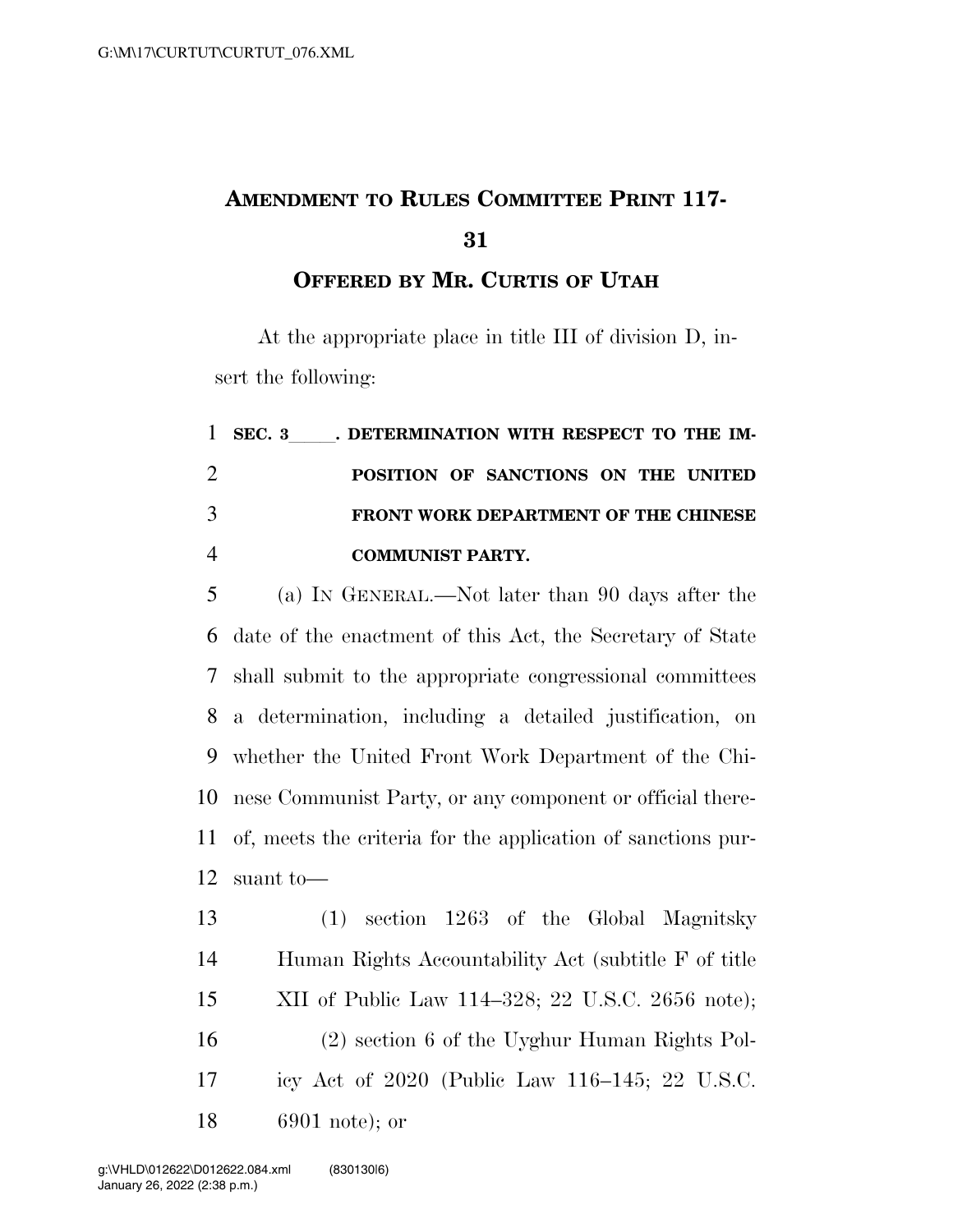(3) Executive Order 13694 ( 50 U.S.C. 1701 note; relating to blocking property of certain persons engaged in significant malicious cyber-enabled activi-ties).

 (b) FORM.—The determination required by sub- section (a) shall be submitted in unclassified form but may contain a classified annex.

 (c) APPROPRIATE CONGRESSIONAL COMMITTEES DE- FINED.—In this section, the term ''appropriate congres-sional committees'' means—

 (1) the Committee on Armed Services, the Committee on Foreign Affairs, the Permanent Select Committee on Intelligence, the Committee on Finan- cial Services, and the Committee on the Judiciary of the House of Representatives; and

 (2) the Committee on Armed Services, the Committee on Foreign Relations, the Select Com- mittee on Intelligence, the Committee on Banking, Housing, and Urban Affairs, and the Committee on the Judiciary of the Senate.

Add at the end of division I the following: